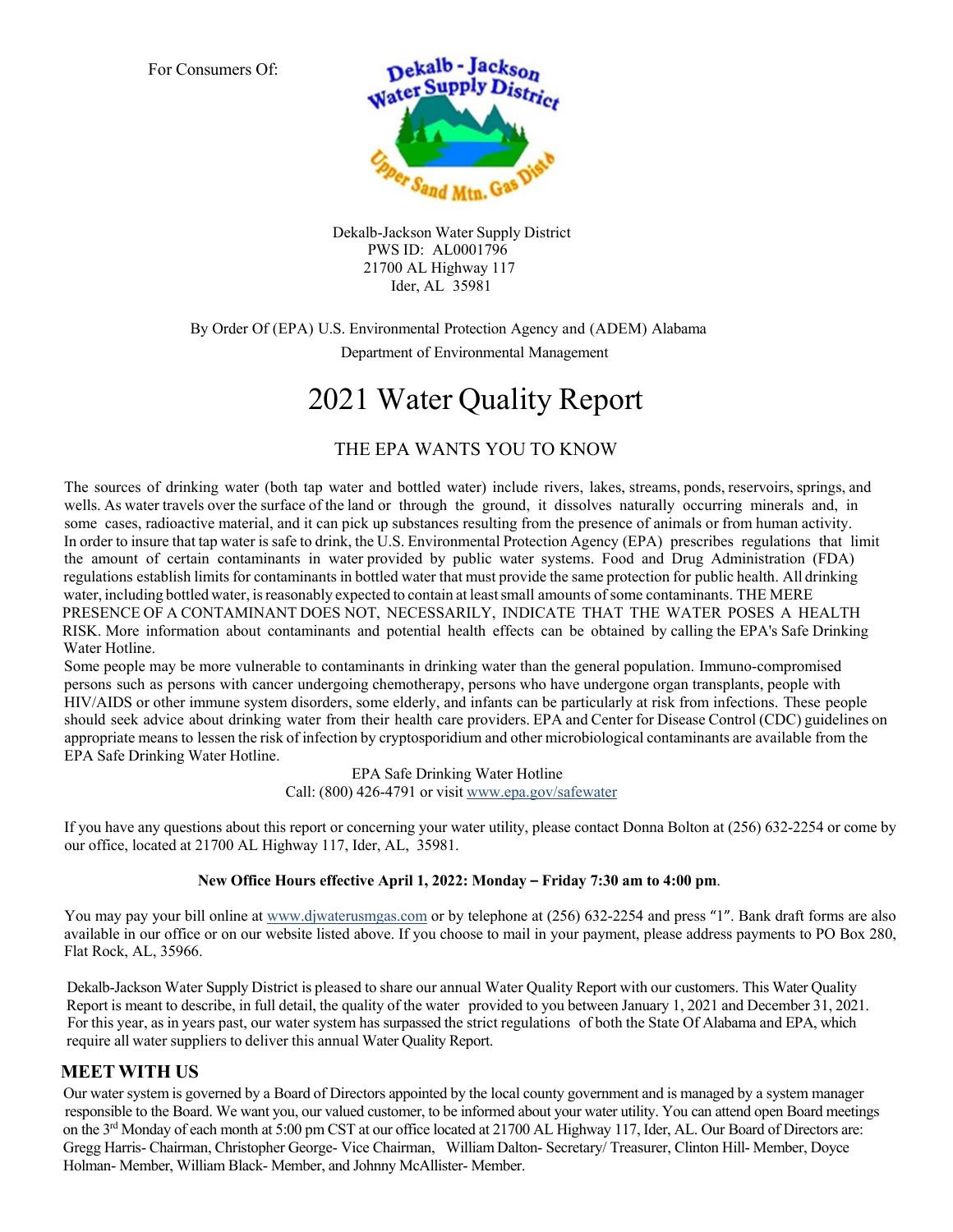#### **WATER QUALITY SUMMARY**

 For 2021, we are pleased to report that your drinking water has been delivered to you with the highest quality and concern for safety. However, our system did receive a LOCATIONAL RUNNING ANNUAL AVERAGE violation for exceedance of the average MCL for total haloacetic acids and total trihalomethanes . You can read more about this violation below and the steps we have taken to protect you as well as find the current HAA5 and TTHM levels in the Table Of Detected Contaminants.

#### **NOTIFICATION OF VIOLATION/COMPLIANCE**

 Although our LOCATIONAL RUNNING ANNUAL AVERAGE at 1420 County Road 664 exceeded the maximum contaminant levels of HAA5s and TTHMs for the February 2021 sampling period, the levels of HAA5s and TTHMs during the February 2021 sampling period were .027 and .032 respectively, well below the standards of the MCL of .060 and .080**.** Some people who drink water containing Haloacetic Acids in excess of the MCL over many years may have an increased risk of getting cancer. Some people who drink water containing Trihalomethanes in excess of the MCL over many years may experience problems with their liver, kidneys, or central nervoussystem, and may have an increased risk of getting cancer. **The Dekalb-Jackson Water Supply District would like to extend our appreciation to our customers for your patience as we have worked diligently to resolve our disinfection by product violations. We are pleased to announce that with the inclusion of chlorine dioxide as a pre-oxidant, our District has achieved and maintained system-wide DBP compliance as of the May 2021 sampling quarter.**

#### **ABOUT LEADAND COPPER**

With the recent issues in the news of lead and copper problems in US cities such as Flint, MI, we want to take this opportunity to assure you that we take great care to protect your water from being corrosive and creating these problems in our system. While lead and copper most often comes from the piping and fixtures in your home, our responsibility is to provide your home with water that doesn't leach those metals out of your plumbing. We are pleased to report that our system has had no instance of a lead or copper problem either in our treatment plant, our distribution system or any homes on our grid. Our next sample date will be during the year 2022. Learn more at [www.epa.gov/dwreginfo/lead-and-copper-rule.](http://www.epa.gov/dwreginfo/lead-and-copper-rule)

#### **QUALITY CONTROL**

 Our utility has prepared this custom report in accordance with state and federal law in order to provide you with the most pertinent information possible about the quality of your water. You can visit the EPA website online at [www.epa.gov/safewater](http://www.epa.gov/safewater) or visit the ADEM website online at adem.alabama.gov/programs/water/drinkingwater.net for additional information on understanding your drinking water quality.

#### **ABOUT YOUR SOURCE WATER**

In 2021, our plant produced approximately 518,000,000 gallons of water. Our water source is surface water pumped from the Tennessee River. Your water is treated using mixing, flocculation, sedimentation, and membrane filtration with chemical treatment within the process to remove or reduce harmful contaminants that may come from the source water. The process of preparing source water for consumption in this country is not, necessarily, difficult, but it is highly regulated – nationally by the EPA and locally by state environmental agencies.

 ADEM (Alabama Department of Environmental Management) has required that all water systems complete a SWAP (Source Water Assessment Plan). The SWAP is composed of four distinct activities: delineation of the source water assessment area, contaminant inventory, susceptibility analysis and public awareness. Dekalb-Jackson Water Supply District has completed each required component of the SWAP and ADEM has approved our plan. Our water supply has received a rating of LOW for susceptibility of contamination. You may view the SWAP at the water department office.

 A VULNERABLITY ASSESSEMENT has been conducted to help protect the water system from intentional damage. An EMERGENCY RESPONSE PLAN has also been completed in the event of an emergency. Certifications have been submitted to the EPA.

#### **WATER WATER EVERYWHERE?**

 Customer water leaks can be costly and time consuming for the customer. As many of you may not be aware, leaks can be deceptive. Did you realize that a ¼" stream of water running continuously with 60 psi over a month's time can lose 400,000 gallons of water? There are several things a customer can do to help prevent leaks, but sooner or later there will be an unpreventable incident. If your bill is up and you are not aware of a problem, the following may help you:

- 1) Make sure that water is not being used in the residence and go out to your meter.
- 2) If the dial on the meter is turning or leak indicator hand is moving, and you have a cut-off at the residence, turn off the water at your cut-off. If the meter is still turning, the leak is between the meter and the cut-off. If the dial on the meter is not turning, this tells you the leak is after the cut-off to the residence.

In addition, if you notice any water leaks in your area, please do not hesitate to call our office. Help keep costs down for all!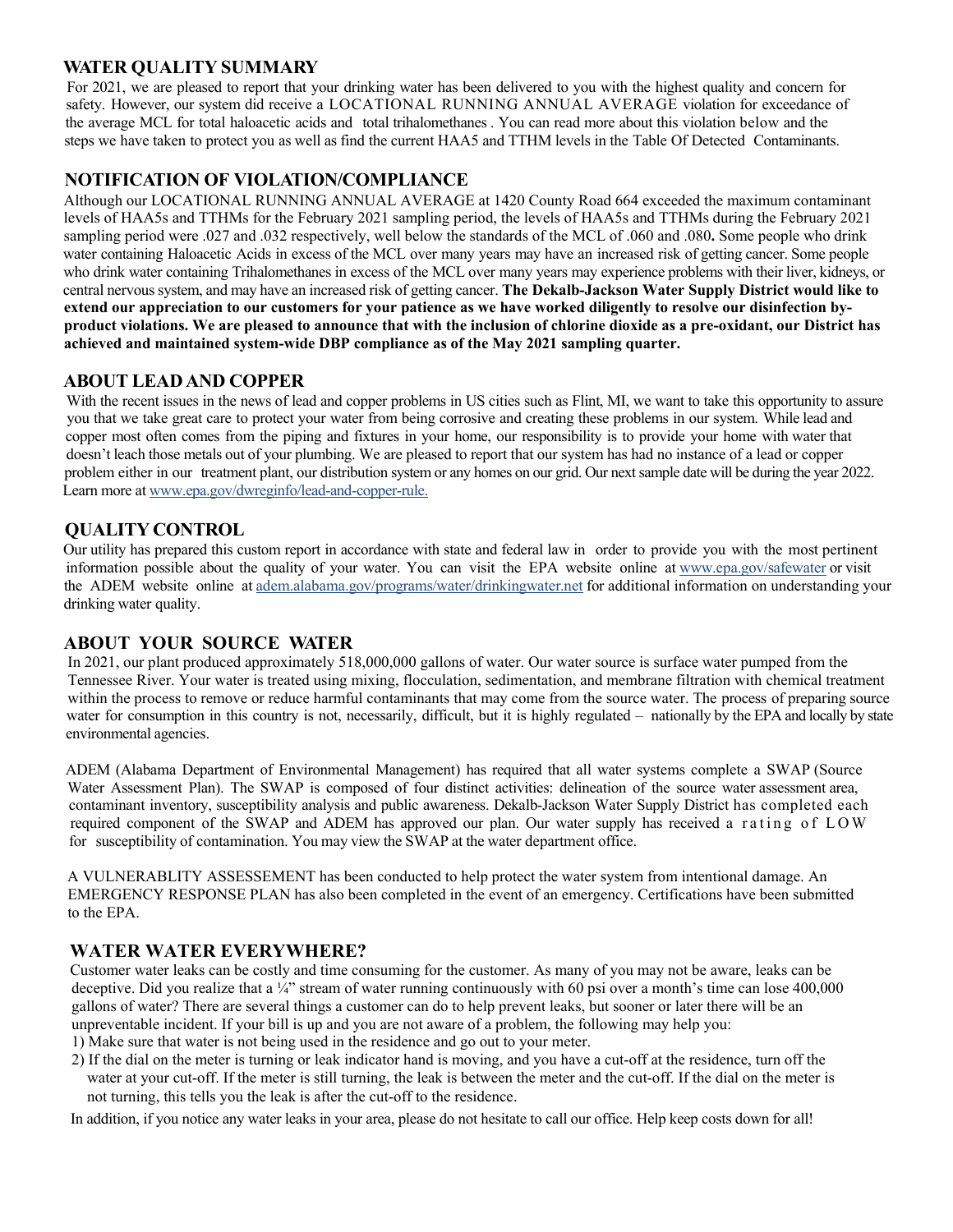

**DID YOU KNOW?** Section 13A-8-23, Code of Alabama, tampering with the availability of water, constitutes a Class C felony if the theft amount exceeds five hundred dollars (\$500) in value and a Class A misdemeanor if the theft amount is less than or equal to five hundred dollars (\$500) in value, as provided by the state criminal code, and upon conviction, punishable as prescribed by law.

NO ONE IS AUTHORIZED TO OBTAIN WATER FROM FIRE HYDRANTS UNLESS:

- A) The user is a full-time or volunteer fire department member responding to an active fire or scheduled drill.
- B) A customer or entity has written authorization to use water from a fire hydrant and has made satisfactory financial arrangements for payment of all such water.

Due to the lack of compliance with said rules, our Board has authorized all fire hydrants to be locked. A key has been given to your local fire departments to remain in each fire truck and used only in the event of a fire emergency. All other fire hydrant use may only be conducted by water personnel or by approved written documentation by management at specified locations so that water may be measured for payment. Unauthorized use will be considered a direct violation and actions will be pursued for any damages occurred and/or water use. Please report any violations to Dekalb-Jackson Water Supply District at (256) 632-2254.

#### **HELP US PROTECTYOUR WATER**

We ask that you be considerate when accidents or Mother Nature hinder our efforts to supply your water. Regardless of the time or the weather, our water personnel are on call and working to keep your water flowing. Please help us to protect our water sources, which are a vital part of our lives and our future, by following a few simple tasks. The average U.S. household uses approximately 400 gallons of water per day or 100 gallons per person per day? Luckily, there are many low-cost or no-cost ways to conserve water.

- 1) Take short showers a 5 minute shower uses 4 to 5 gallons of water compared to up to 50 gallons for a bath.
- 2) Shut off water while brushing your teeth, washing your hair and shaving and save up to 500 gallons a month.
- 3) Use a water-efficient showerhead. They're inexpensive, easy to install, and can save you up to 750 gallons a month.
- 4) Run your clothes washer and dishwasher only when they are full. You can save up to 1,000 gallons a month.
- 5) Water plants only when necessary.
- 6) Fix leaky toilets and faucets. Faucet washers are inexpensive and take only a few minutes to replace.
- 7) Adjust sprinklersso only your lawn is watered. Apply water only as fast as the soil can absorb it & during the cool of the day.
- 8) Visi[t www.epa.gov/watersense](http://www.epa.gov/watersense) for more information.

#### **CALL BEFORE YOU DIG**

 Pipelines may be located anywhere. This is why it is important to know where they are before digging for any reason. When digging, excavating, drilling or



### Know what's **below.** 811 before vou dia.

moving earth in any way that could damage utility pipelines, **YOU MUST CONTACT ALABAMA ONE CALL BY** 

 **DIALING 811 NO LESS THAN TWO DAYS BEFORE STARTING THE EXCAVATION**. This will help avoid costly damage or injury. Every dig job requires a call, even small projects like planting trees or shrubs. It you hit an underground utility line while digging, you can harm yourself and those around you, disrupt service to an entire neighborhood and potentially be responsible for fines and repair costs. Smart digging means calling 811 before each job. Whether you are a homeowner or a professional excavator, one call to 811 gets your underground utility lines marked for free. Don't assume you know what is below. Protect yourself and those around you.

| UCMR 4 COLLECT/ANALYZED APRIL 2019- JAN 2020 |               |                |                               | PFAS COLLECTED/ANALYZED JAN - DEC 2020 |                             |           |               |  |
|----------------------------------------------|---------------|----------------|-------------------------------|----------------------------------------|-----------------------------|-----------|---------------|--|
| UCMR4                                        |               |                | Units MCL(ug/L)Range Detected | Likely source of contamination         | PFAS COMPOUNDS              | Results   | Units         |  |
| alpha-BHC                                    | $\text{ug/L}$ | .01            | $.0031-.0032$                 | Naturally present in the environment   | 11C1-PF3OUds                | ND.       | $\text{ug/L}$ |  |
| Chlorpyrifos                                 | $\text{ug/L}$ | .03            | $.0095 - .0097$               | Naturally present in the environment   | 9C1-PF3ONS                  | <b>ND</b> | $\text{ug/L}$ |  |
| Dimethipin                                   | ug/L          | $\overline{2}$ | $.064-.065$                   | Naturally present in the environment   | <b>ADONA</b>                | ND.       | ug/L          |  |
| Ethoprop                                     | $\text{ug/L}$ | .03            | $.0095 - .0097$               | Naturally present in the environment   | <b>HFPO-DA</b>              | ND        | $\text{ug/L}$ |  |
| Merphos-Oxone                                | $\text{ug/L}$ | .07            | $.022-.022$                   | Naturally present in the environment   | <b>NEtFOSAA</b>             | ND.       | ug/L          |  |
| Oxyfluorfen                                  | $\text{ug/L}$ | .05            | $.016 - .016$                 | Naturally present in the environment   | <b>NMeFOSAA</b>             | ND.       | $\text{ug/L}$ |  |
| Permethrin                                   | ug/L          | .04            | $.012 - .013$                 | Naturally present in the environment   | Perflurobutanesulfonic acid | ND        | $\text{ug/L}$ |  |
| Profenofos                                   | $\text{ug/L}$ | $\cdot$ 3      | $.095-.097$                   | Naturally present in the environment   | Perflurodecanoic acid       | ND        | $\text{ug/L}$ |  |
| Tebuconazole                                 | $\text{ug/L}$ | $\cdot$        | $.064-.065$                   | Naturally present in the environment   | Perflurohexanoic acid       | <b>ND</b> | $\text{ug/L}$ |  |
| Butylated Hydroxyanisole                     | ug/L          | .03            | $.0095 - .0096$               | Naturally present in the environment   | Perflurododecanoic acid     | ND        | $\text{ug/L}$ |  |
| Quinoline                                    | $\text{ug/L}$ | .02            | $.0064-.0064$                 | Naturally present in the environment   | Perfluroheptanoic acid      | <b>ND</b> | ug/L          |  |
| O-Toluidine                                  | ug/L          | .007           | $.0022-.0032$                 | Naturally present in the environment   | Perflurohexanesulfonic acid | ND.       | $\text{ug/L}$ |  |
| n-Butanol                                    | $\text{ug/L}$ | 2.0            | $.67 - .67$                   | Naturally present in the environment   | Perflurononanoic acid       | <b>ND</b> | $\text{ug/L}$ |  |
| 2-Methoxyethanol                             | $\text{ug/L}$ | $\mathcal{A}$  | $.13 - .13$                   | Naturally present in the environment   | Perflurooctanesulfonic acid | <b>ND</b> | $\text{ug/L}$ |  |
| 2-Propen-1-ol                                | $\text{ug/L}$ | $.5\,$         | $.17 - .17$                   | Naturally present in the environment   | Perflurooctanoic acid       | <b>ND</b> | $\text{ug/L}$ |  |
| Germanium                                    | $\text{ug/L}$ | $\cdot$ 3      | $.10 - .10$                   | Naturally present in the environment   | Perflurotetradecanoic acid  | ND        | $\text{ug/L}$ |  |
| Manganese                                    | $\text{ug/L}$ | 1.6            | $.90 - 24.0$                  | Naturally present in the environment   | Perflurotridecanoic acid    | <b>ND</b> | $\text{ug/L}$ |  |
| Bromide                                      | $\text{ug/L}$ | 20             | $16.1 - 25.7$                 | Naturally present in the environment   | Perfluroundecanoic acid     | ND        | $\text{ug/L}$ |  |
|                                              |               |                |                               |                                        | <b>Total PFAs</b>           | ND        | $\text{ug/L}$ |  |

#### UCMR4 CYANOTOXINS COLLECTED AND ANALYZED APRIL 2020 – JULY 2020

| UCMR4 ALGALTOXINS         | Results | Jnits         | MCL(ug/L) |
|---------------------------|---------|---------------|-----------|
| Anatoxin                  | .010    | $u\text{g}/L$ | .030      |
| Cylindrospermopsin        | .030    | $u\text{g}/L$ | .090      |
| <b>Total Microcystins</b> | .10     | $u\text{g}/L$ | .30       |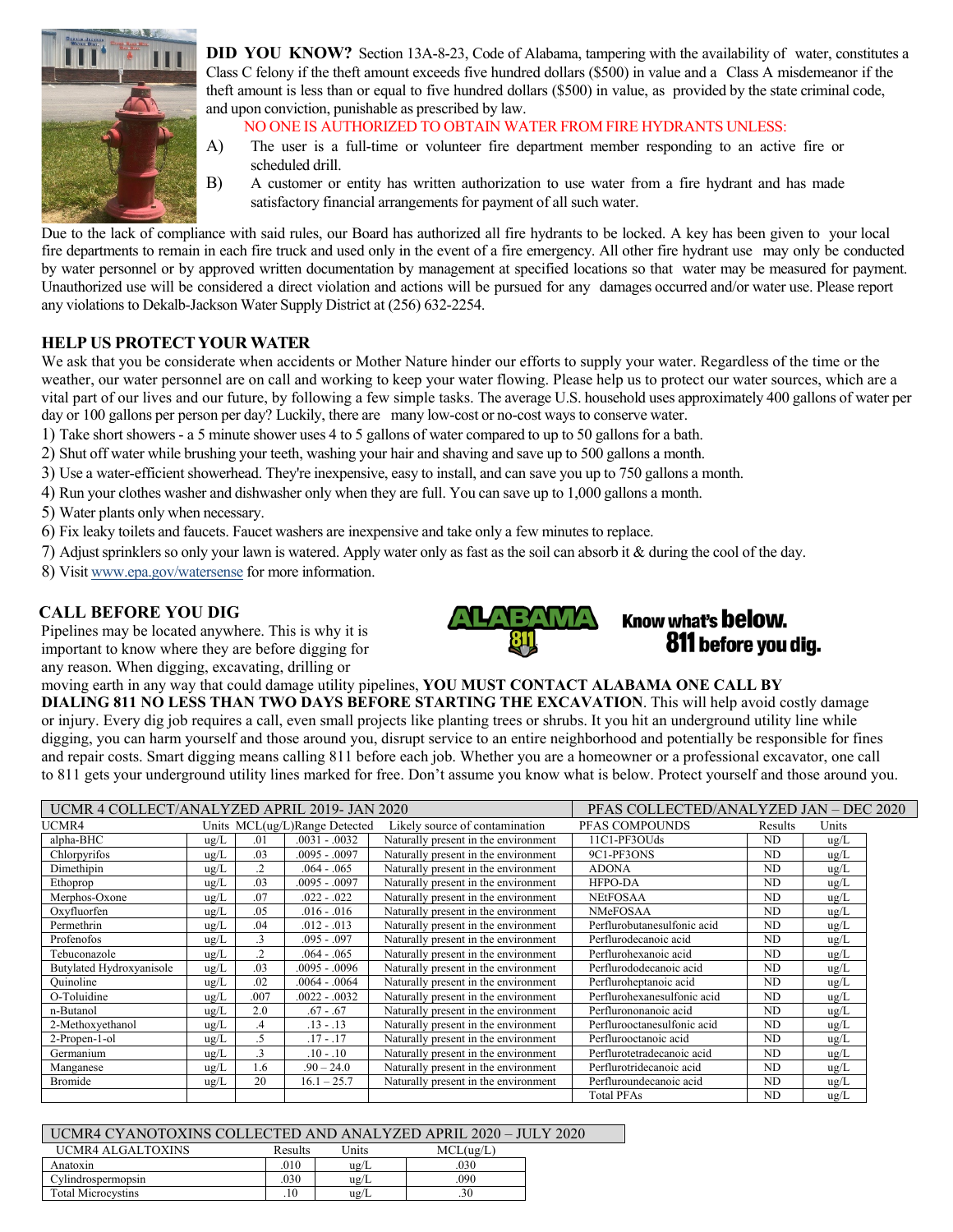# PRIMARY LIST OF DRINKING WATER CONTAMINANTS

 *At high levels some primary contaminants are known to pose a health risk to humans. This table provides a reference of those contaminants and their safe MCL.* 

| <b>CONTAMINANT</b>                         | <b>MCLG</b> | <b>MCL</b>   | <b>UNITS</b> | <b>CONTAMINANT</b>                   | <b>MCLG</b> | MCL     | <b>UNITS</b> |
|--------------------------------------------|-------------|--------------|--------------|--------------------------------------|-------------|---------|--------------|
| <b>MICROORGANISMS</b>                      |             |              |              | ORGANIC CHEMICALS (continued)        |             |         |              |
| Cryptosporidium                            | 0.000       | <b>TT</b>    | ppm          | o-Dichlorobenzene                    | 0.600       | 0.600   | ppm          |
| Giardia lamblia                            | 0.000       | <b>TT</b>    | ppm          | p-Dichlorobenzene                    | 0.075       | 0.075   | ppm          |
| Heterotrophic plate count                  | <b>NA</b>   | <b>TT</b>    | ppm          | 1,2-Dichloroethane                   | 0.000       | 0.005   | ppm          |
| Legionella                                 | 0.000       | TT           | ppm          | 1,1-Dichloroethylene                 | 0.007       | 0.007   | ppm          |
| Total Coliforms (including fecal coliform) | 0.000       | 5            | % total      | cis-1,2-Dichloroethylene             | 0.070       | 0.070   | ppm          |
| Turbidity                                  | <b>NA</b>   | TT           | ppm          | trans-1,2-Dichloroethylene           | 0.100       | 0.100   | ppm          |
| Viruses (enteric)                          | 0.000       | TT           | ppm          | Dichloromethane                      | 0.000       | 0.005   | ppm          |
| <b>DISINFECTANTS</b>                       |             |              |              | 1,2-Dichloropropane                  | 0.000       | 0.005   | ppm          |
| Chloramines (as Cl2)                       | 4.0         | 4.0          | ppm          | Di(2-ethylhexyl) adipate             | 0.400       | 0.400   | ppm          |
| Chlorine (as Cl2)                          | 4.0         | 4.0          | ppm          | Di(2-ethylhexyl) phthalate           | 0.000       | 0.006   | ppm          |
| Chlorine dioxide (as ClO2)                 | 0.8         | 0.8          | ppm          | Dinoseb                              | 0.007       | 0.007   | ppm          |
| <b>DISINFECTION BYPRODUCTS</b>             |             |              |              | Dioxin (2,3,7,8-TCDD)                | 0.000       | 3.0E-08 | ppm          |
| Bromate                                    | 0.000       | 0.010        | ppm          | Diquat                               | 0.020       | 0.020   | ppm          |
| Chlorite                                   | 0.800       | 1.000        | ppm          | Endothall                            | 0.100       | 0.100   | ppm          |
| Haloacetic acids (HAA5)                    | <b>NA</b>   | 0.060        | ppm          | Endrin                               | 0.002       | 0.002   | ppm          |
| Total Trihalomethanes (TTHMs)              | <b>NA</b>   | 0.080        | ppm          | Epichlorohydrin                      | 0.000       | TT      | ppm          |
| <b>INORGANIC CHEMICALS</b>                 |             |              |              | Ethylbenzene                         | 0.700       | 0.700   | ppm          |
| Antimony                                   | 0.006       | 0.006        | ppm          | Ethylene dibromide                   | 0.000       | 0.050   | ppb          |
| Arsenic                                    | 0.000       | 0.010        | ppm          | Glyphosate                           | 0.700       | 0.700   | ppm          |
| Asbestos (fiber >10 micrometers)           | 7.000       | 7.000        | <b>MFL</b>   | Heptachlor                           | 0.000       | 0.400   | ppb          |
| Barium                                     | 2.000       | 2.000        | ppm          | Heptachlor epoxide                   | 0.000       | 0.200   | ppb          |
| Beryllium                                  | 0.004       | 0.004        | ppm          | Hexachlorobenzene                    | 0.000       | 0.001   | ppm          |
| Cadmium                                    | 0.005       | 0.005        | ppm          | Hexachlorocyclopentadiene            | 0.050       | 0.050   | ppm          |
| Chromium (total)                           | 0.100       | 0.100        | ppm          | Lindane                              | 0.200       | 0.200   | ppb          |
| Copper                                     | 1.300       | $AL=1.3$     | ppm          | Methoxychlor                         | 0.040       | 0.040   | ppm          |
| Cyanide (as free cyanide)                  | 0.200       | 0.200        | ppm          | Oxamyl (Vydate)                      | 0.200       | 0.200   | ppm          |
| Fluoride                                   | 4.000       | 4.000        | ppm          | Polychlorinated biphenyls (PCBs)     | 0.000       | 0.0005  | ppm          |
| Lead                                       | 0.000       | $AL = 0.015$ | ppm          | Pentachlorophenol                    | 0.000       | 0.001   | ppm          |
| Mercury (inorganic)                        | 0.002       | 0.002        | ppm          | Picloram                             | 0.500       | 0.500   | ppm          |
| Nitrate (measured as Nitrogen)             | 10.000      | 10.000       | ppm          | Simazine                             | 0.004       | 0.004   | ppm          |
| Nitrite (measured as Nitrogen)             | 1.000       | 1.000        | ppm          | Styrene                              | 0.100       | 0.100   | ppm          |
| Total Nitrate + Nitrite                    | 10.000      | 10.000       | ppm          | Tetrachloroethylene                  | 0.000       | 0.005   | ppm          |
| Selenium                                   | 0.050       | 0.050        | ppm          | Toluene                              | 1.000       | 1.000   | ppm          |
| Thallium                                   | 0.001       | 0.002        | ppm          | Total Organic Carbon                 | NA          | TT      | ppm          |
| ORGANIC CHEMICALS                          |             |              |              | Toxaphene                            | 0.000       | 0.003   | ppm          |
| Acrylamide                                 | 0.000       | TT           | ppm          | $2,4,5$ -TP (Silvex)                 | 0.050       | 0.050   | ppm          |
| Alachlor                                   | 0.000       | 0.002        | ppm          | 1,2,4-Trichlorobenzene               | 0.070       | 0.070   | ppm          |
| Atrazine                                   | 0.003       | 0.003        | ppm          | 1,1,1-Trichloroethane                | 0.200       | 0.200   | ppm          |
| Benzene                                    | 0.000       | 0.005        | ppm          | 1,1,2-Trichloroethane                | 0.003       | 0.005   | ppm          |
| Benzo(a)pyrene (PAHs)                      | 0.000       | 0.200        | ppb          | Trichloroethylene                    | 0.000       | 0.005   | ppm          |
| Carbofuran                                 | 0.040       | 0.040        | ppm          | Vinyl chloride                       | 0.000       | 0.002   | ppm          |
| Carbon tetrachloride                       | 0.000       | 0.005        | ppm          | Xylenes (total)                      | 10.000      | 10.000  | ppm          |
| Chlordane                                  | 0.000       | 0.002        | ppm          | <b>RADIONUCLIDES</b>                 |             |         |              |
| Chlorobenzene                              | 0.100       | 0.100        | ppm          | Alpha particles                      | 0.0         | 15.0    | pCi/L        |
| $2,4-D$                                    | 0.070       | 0.070        | ppm          | Beta particles and photon emitters   | 0.0         | 4.0     | mrem/yı      |
| Dalapon                                    | 0.200       | 0.200        | ppm          | Radium 226 and Radium 228 (combined) | 0.0         | 5.0     | pCi/L        |
| 1,2-Dibromo-3-chloropropane(DBCP)          | 0.000       | 0.200        | ppb          | Uranium                              | 0.0         | 30.0    | ppb          |
|                                            |             |              |              |                                      |             |         |              |

| <b>CONTAMINANT</b>                   | MCLG   | <b>MCL</b> | UNITS   |  |  |  |  |
|--------------------------------------|--------|------------|---------|--|--|--|--|
| ORGANIC CHEMICALS (continued)        |        |            |         |  |  |  |  |
| o-Dichlorobenzene                    | 0.600  | 0.600      | ppm     |  |  |  |  |
| p-Dichlorobenzene                    | 0.075  | 0.075      | ppm     |  |  |  |  |
| 1,2-Dichloroethane                   | 0.000  | 0.005      | ppm     |  |  |  |  |
| 1,1-Dichloroethylene                 | 0.007  | 0.007      | ppm     |  |  |  |  |
| cis-1,2-Dichloroethylene             | 0.070  | 0.070      | ppm     |  |  |  |  |
| trans-1,2-Dichloroethylene           | 0.100  | 0.100      | ppm     |  |  |  |  |
| Dichloromethane                      | 0.000  | 0.005      | ppm     |  |  |  |  |
| 1,2-Dichloropropane                  | 0.000  | 0.005      | ppm     |  |  |  |  |
| Di(2-ethylhexyl) adipate             | 0.400  | 0.400      | ppm     |  |  |  |  |
| Di(2-ethylhexyl) phthalate           | 0.000  | 0.006      | ppm     |  |  |  |  |
| Dinoseb                              | 0.007  | 0.007      | ppm     |  |  |  |  |
| Dioxin (2,3,7,8-TCDD)                | 0.000  | 3.0E-08    | ppm     |  |  |  |  |
| Diquat                               | 0.020  | 0.020      | ppm     |  |  |  |  |
| Endothall                            | 0.100  | 0.100      | ppm     |  |  |  |  |
| Endrin                               | 0.002  | 0.002      | ppm     |  |  |  |  |
| Epichlorohydrin                      | 0.000  | <b>TT</b>  | ppm     |  |  |  |  |
| Ethylbenzene                         | 0.700  | 0.700      | ppm     |  |  |  |  |
| Ethylene dibromide                   | 0.000  | 0.050      | ppb     |  |  |  |  |
| Glyphosate                           | 0.700  | 0.700      | ppm     |  |  |  |  |
| Heptachlor                           | 0.000  | 0.400      | ppb     |  |  |  |  |
| Heptachlor epoxide                   | 0.000  | 0.200      | ppb     |  |  |  |  |
| Hexachlorobenzene                    | 0.000  | 0.001      | ppm     |  |  |  |  |
| Hexachlorocyclopentadiene            | 0.050  | 0.050      | ppm     |  |  |  |  |
| Lindane                              | 0.200  | 0.200      | ppb     |  |  |  |  |
| Methoxychlor                         | 0.040  | 0.040      | ppm     |  |  |  |  |
| Oxamyl (Vydate)                      | 0.200  | 0.200      | ppm     |  |  |  |  |
| Polychlorinated biphenyls (PCBs)     | 0.000  | 0.0005     | ppm     |  |  |  |  |
| Pentachlorophenol                    | 0.000  | 0.001      | ppm     |  |  |  |  |
| Picloram                             | 0.500  | 0.500      | ppm     |  |  |  |  |
| Simazine                             | 0.004  | 0.004      | ppm     |  |  |  |  |
| Styrene                              | 0.100  | 0.100      | ppm     |  |  |  |  |
| Tetrachloroethylene                  | 0.000  | 0.005      | ppm     |  |  |  |  |
| Toluene                              | 1.000  | 1.000      | ppm     |  |  |  |  |
| Total Organic Carbon                 | NA     | TT         | ppm     |  |  |  |  |
| Toxaphene                            | 0.000  | 0.003      | ppm     |  |  |  |  |
| $2,4,5$ -TP (Silvex)                 | 0.050  | 0.050      | ppm     |  |  |  |  |
| 1,2,4-Trichlorobenzene               | 0.070  | 0.070      | ppm     |  |  |  |  |
| 1,1,1-Trichloroethane                | 0.200  | 0.200      | ppm     |  |  |  |  |
| 1,1,2-Trichloroethane                | 0.003  | 0.005      | ppm     |  |  |  |  |
| Trichloroethylene                    | 0.000  | 0.005      | ppm     |  |  |  |  |
| Vinyl chloride                       | 0.000  | 0.002      | ppm     |  |  |  |  |
| Xylenes (total)                      | 10.000 | 10.000     | ppm     |  |  |  |  |
| <b>RADIONUCLIDES</b>                 |        |            |         |  |  |  |  |
| Alpha particles                      | 0.0    | 15.0       | pCi/L   |  |  |  |  |
| Beta particles and photon emitters   | 0.0    | 4.0        | mrem/yr |  |  |  |  |
| Radium 226 and Radium 228 (combined) | 0.0    | 5.0        | pCi/L   |  |  |  |  |
| Uranium                              | 0.0    | 30.0       | ppb     |  |  |  |  |

Visit[: www.epa.gov/safewater/contaminants/index](http://www.epa.gov/safewater/contaminants/index) for more information on the sources and health risks of contaminants in these lists.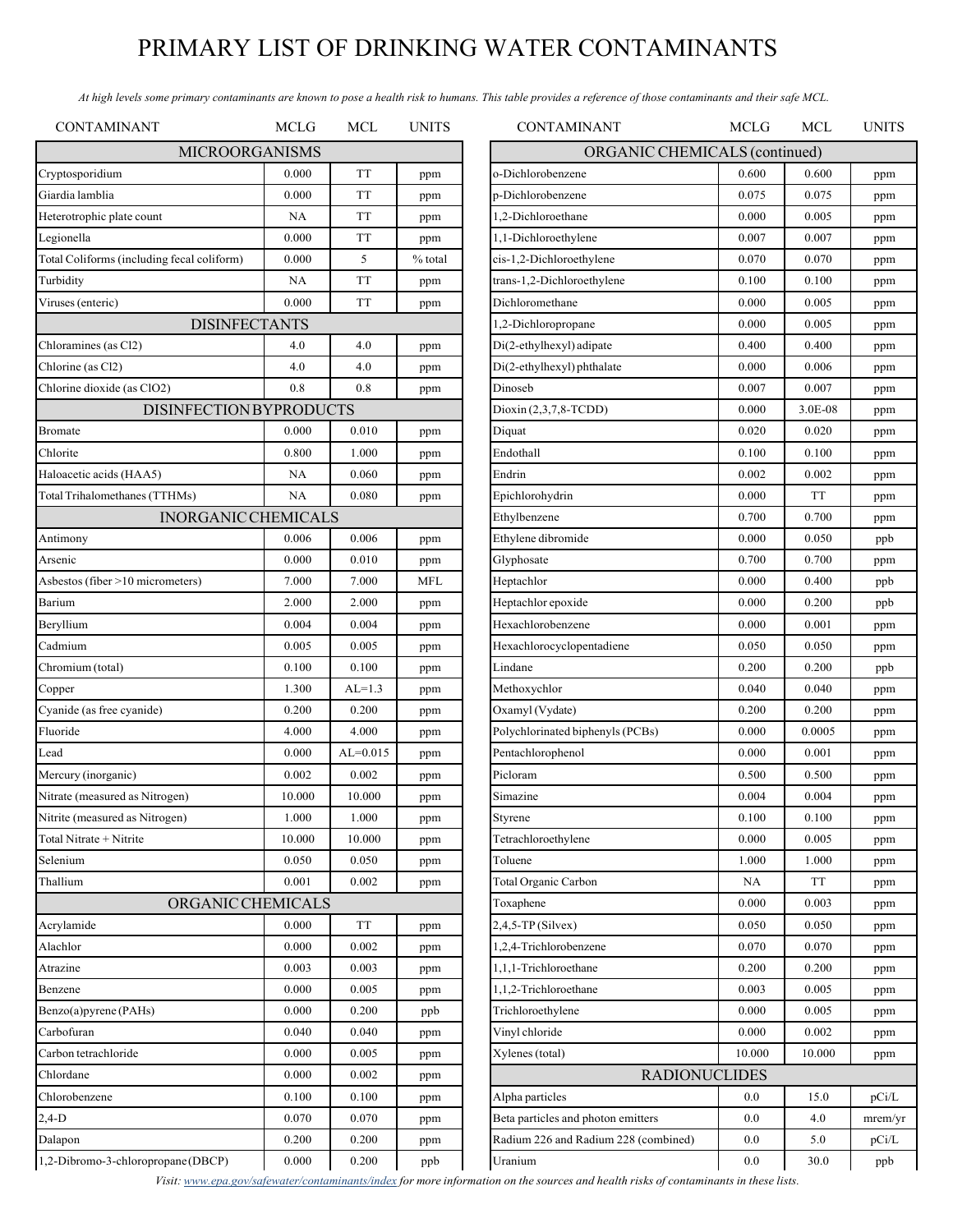| CONTAMINANT                  | MCLG           | MCL           | UNITS   |
|------------------------------|----------------|---------------|---------|
| SECONDARY CONTAMINANTS       |                |               |         |
| aluminum                     | NA             | 0.2           | ppm     |
| calcium                      | NA             | NA            | ppm     |
| carbon dioxide               | NA             | <b>NA</b>     | ppm     |
| chloride                     | NA             | 250           | ppm     |
| color                        | NA             | 15            | units   |
| corrosivity                  | NA             | not corrosive | units   |
| <b>MBAs</b>                  | <b>NA</b>      | 0.5           | ppm     |
| hardness                     | NA             | NA            | ppm     |
| iron                         | NA             | 0.3           | ppm     |
| magnesium                    | NA             | NA            | ppm     |
| manganese                    | NA             | 0.05          | ppm     |
| nickel                       | NA             | 0.1           | ppm     |
| odor                         | <b>NA</b>      | 3             | units   |
| pH                           | NA             | <b>NA</b>     | SU      |
| silver                       | NA             | 0.1           | ppm     |
| sodium                       | NA             | NA            | ppm     |
| specific conductance         | NA             | NA            | umho/cm |
| sulfate                      | NA             | 250           | ppm     |
| total alkalinity             | NA             | NA            | ppm     |
| total dissolved solids       | NA             | 500           | ppm     |
| zinc                         | NA             | 5             | ppm     |
| OTHER REGULATED CONTAMINANTS |                |               |         |
| bromoacetic acid             | NA             | NA            | ppb     |
| dibromoacetic acid           | NA             | NA            | ppb     |
| chloroacetic acid            | 0.07           | NA            | ppm     |
| dichloroacetic acid          | $\theta$       | NA            | ppm     |
| trichloroacetic acid         | 0.02           | NA            | ppm     |
| bromodichloromethane         | $\overline{0}$ | NA            | ppm     |
| dibromochloromethane         | 0.06           | NA            | ppm     |
| chloroform                   | 0.07           | NA            | ppm     |
| bromoform                    | 0              | NA            | ppm     |
|                              |                |               |         |

*For more unregulated [contaminants, please visit www.epa.gov/safewater](http://www.epa.gov/safewater)*

*In addition to the primary drinking water contaminants, this utility monitors regularly for some secondary and unregulated contaminants as required by ADEM. ADEM requires publication of all detections of these contaminants* 

*in the Annual Water Quality Report. The required monitoring of unregulated contaminants further insures the quality of your drinking water.*

# CONTAMINANTS THAT MAY BE PRESENT IN YOUR WATER

Microbial Contaminants: such as viruses and bacteria, which may come from sewage treatment plants, septic systems, agricultural livestock operations, and wildlife.

Inorganic Contaminants: such as salts and metals, which can be naturally occurring or result from urban storm water runoff, industrial or domestic wastewater discharges, oil and gas production, mining, or farming.

Organic Chemical Contaminants: including synthetic and volatile organic chemicals, which are by-products of industrial processes and petroleum production, and can also come from gas stations, urban storm water runoff, and septic systems.

Pesticides & Herbicides: which may come from a variety of sources such as agricultural operations, urban storm water runoff, and residential uses.

Radioactive Contaminants: which can be naturally occurring or be the result of oil and gas production and mining activities.

If present, elevated levels of lead can cause serious health problems, especially for pregnant women and young children. Lead in drinking water is primarily from materials and components associated with service lines and home plumbing. Your water system is responsible for providing high quality drinking water, but cannot control the variety of materials used in plumbing components. When your water has been sitting for several hours, you can minimize the potential for lead exposure by flushing your tap for 30 seconds to 2 minutes before using water for drinking or cooking. If you are concerned about lead in your water, you may wish to have your water tested. Information on lead in drinking water, testing methods, and steps you can take to minimize exposure is available from the Safe Drinking Water Hotline or at [http://www.epa.gov/safewater/lead.](http://www.epa.gov/safewater/lead)

### DEFINITIONS

MAX AMOUNT: the highest level detected of a contaminant for comparison against the acceptable level. These levels could be the highest single measurement or an average of values depending on the contaminant.

MAXIMUM CONTAMINANT LEVEL (MCL): the highest level of a contaminant that is allowed by regulation in drinking water. MCLs are set as close to MCLGs as feasible using the best available treatment technology.

MAXIMUM CONTAMINANT LEVEL GOAL (MCLG): the level of a contaminant in drinking water below which there is no known or expected risk to health. MCLGs allow for a margin of safety.

ACTION LEVEL (AL): the concentration of a contaminant which, if exceeded, triggers treatment requirements that a water system must follow.

RANGE: the lowest to the highest values for all samples tested for a contaminant during the specified period. If only one sample is taken there is no range to report for that contaminant.

TREATMENT TECHNIQUE (TT): a required process intended to reduce the level of a contaminant in drinking water.

NA: not applicable

ND: not detected

NTU: nephelometric turbidity units

pCi/L: picocuries per liter (a measure of radioactivity)

ppb: parts per billion (micrograms per liter)

ppm: parts per million (milligrams per liter)

umho/cm: micromhos per centimeter

SU: standard unit

1.The state allows us to monitor for some contaminants less than once per year because the concentrations of these contaminants do not change frequently. Some of our data, though accurate, is more than one year old.

- 2. Turbidity is a measure of the cloudiness of the water. We monitor turbidity because it is a good indicator of the effectiveness of our filtration system.
- 3. Some people who drink water containing trihalomethanes in excess of the MCL over many years may experience problems with their liver, kidneys, and/or central nervous system, and may have an increased risk of developing cancer.
- 4. IDSE results, if required, are included in the range but not the average for TTHM and HAA5. Under the EPA Stage 2 Disinfectants/Disinfection By-Products Rule (D/DBPR), our public water system was required to conduct an evaluation of our distribution system. This is known as an Initial Distribution System Evaluation (IDSE), and is intended to identify locations in our distribution system with elevated disinfection by-product concentrations.

The locations selected for IDSE may be used for compliance monitoring under Stage 2 DBPR beginning in 2012. Disinfection by-products are the result of providing continuous disinfection of your drinking water and form when disinfectants combine with organic matter naturally occurring in your source water. Disinfection byproducts are grouped into two categories: total trihalomethanes (TTHM) and haloacetic acids (HAA5). USEPA sets standards for controlling the levels of disinfectants and disinfection by-products in drinking water, including both TTHM and HAA5.

#### WAIVER

Based on a study conducted by ADEM with the approval of the EPA, a statewide waiver for the monitoring of asbestos and dioxin was issued. Therefore, monitoring for these contaminants was not required.